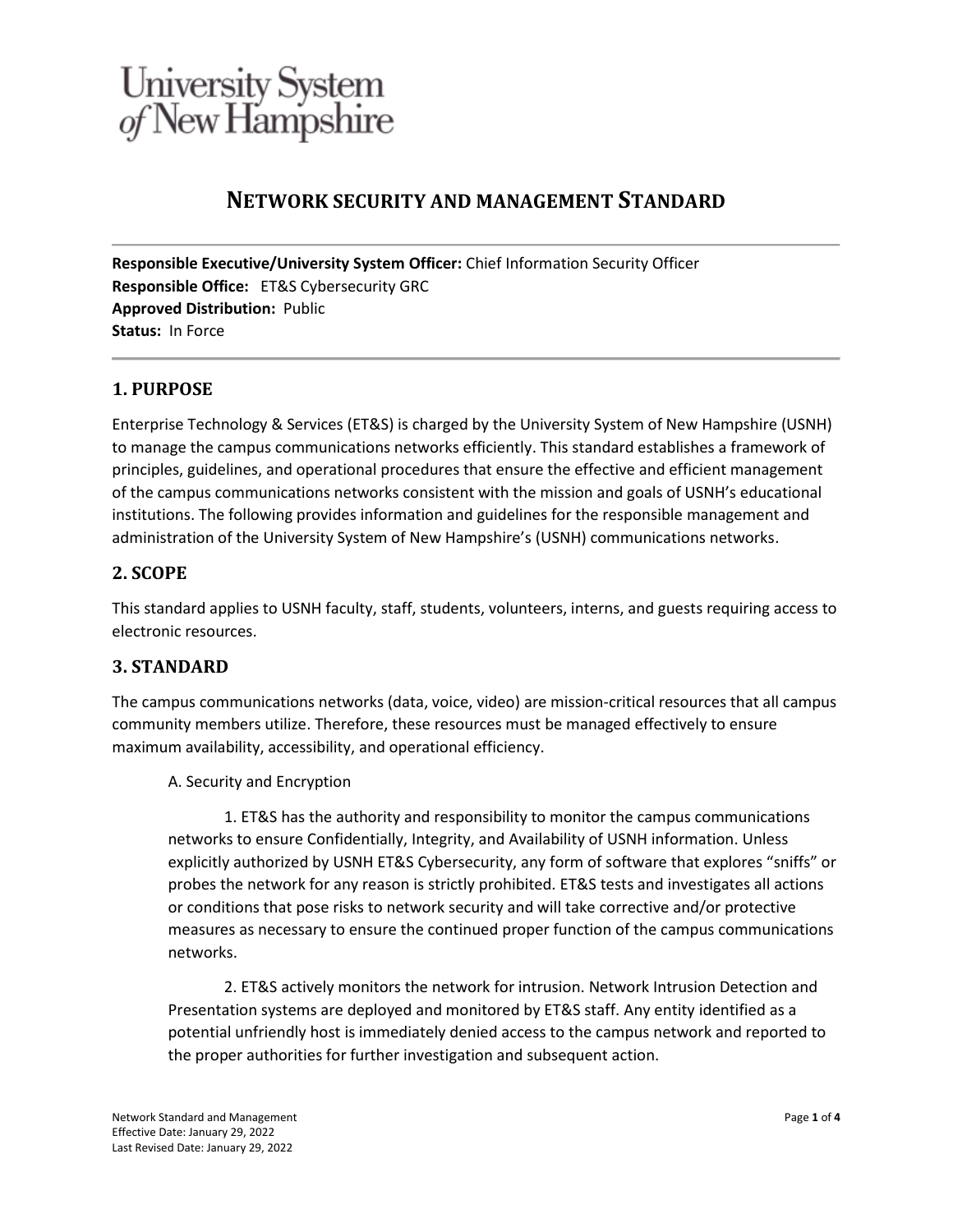3. ET&S manages and configures the Campus/Enterprise firewalls according to the guidelines contained within this policy. The Firewall Policy is reviewed yearly, and new rules are implemented with a risk analysis.

4. The guest wireless network is available for parents, vendors, and other guests of USNH that are on-campus to conduct business related to USNH and is only to be utilized in strict adherence to all USNH policies. The guest wireless network cannot directly access any nonpublic USNH resources. Information about access to the USNH guest wireless can be found at: <https://td.unh.edu/TDClient/60/Portal/KB/ArticleDet?ID=3190>

5. USNH networks shall be physically and logically segmented. Network segmentation is an architectural approach that allows USNH to divide a local area network into multiple segments or subnets, improving monitoring, performance, and enhancing security.

6. USNH uses sandboxes to test new applications that may contain viruses or cause compatibility issues with other systems. In addition, USNH conducts Research and Development projects, and ET&S ensures these networks are isolated safely from the USNH productions networks.

B. Network Hardware/Software (routers, switches, servers, other network devices)

1. The physical network standard on campus is exclusively Ethernet, IEEE 802.x. The wireless Ethernet strictly adheres to the 802.11x and 802.11g standards.

2. The connection of any network device (routers, switches, servers, other network devices) to the campus network without the prior knowledge and expressed permission of ET&S is prohibited.

3. The standardization of manufacturers for networking technology decreases integration problems and increases our ability to provide a flexible, robust, and integrated network providing optimal network connectivity and reliability. Standardization also provides seamless data integration, voice, and video and heightens the quality of service and network resilience. USNH has standardized the hardware and its supporting software for the wired and wireless networks. These standards are available from ET&S at:

[https://www.usnh.edu/it/departments/cybersecurity/technologycybersecurity-policies](https://www.usnh.edu/it/departments/cybersecurity/technologycybersecurity-policies-standards)[standards](https://www.usnh.edu/it/departments/cybersecurity/technologycybersecurity-policies-standards)

4. It is important to use enterprise-wide network protocols to allow integration, reliability, and help maintain simplicity in a large complex network as the enterprise evolves. Although other protocols are not strictly prohibited, the primary protocol supported on the USNH communications networks is TCP/IP using secure encrypted protocols such as https or sftp.

5. ET&S will centrally manage and keep logs for network equipment. Additionally, network technology administrators shall restrict access by the principle of least privilege and, when possible, enable multifactor authentication (MFA).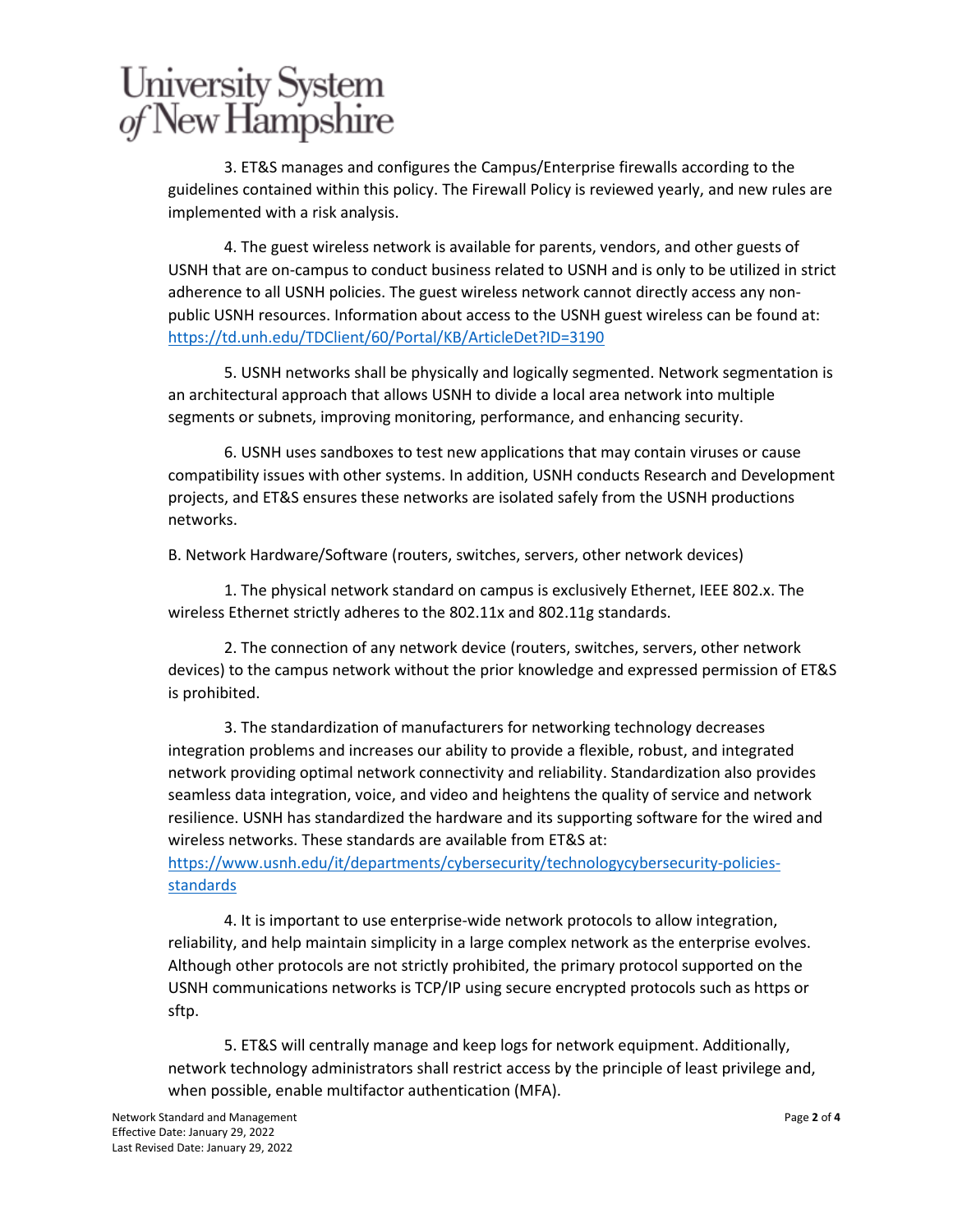6. USNH change management policies will be followed for all configuration changes.

 7. Critical security firmware/software patches will be coordinated and applied in accordance with the USNH change management policies.

C. Disaster Recovery - ET&S is responsible for maintaining, testing, and continuously improving a plan for recovery of the communications networks in the event of a disaster. Community members can find details in the ET&S Disaster Recovery Plan.

D. Device Registration and Address Allocation

1. Users shall register all hosts (computers) on the USNH network with an accurate and unique addressing scheme assigned by ET&S.

2. Faculty and staff needing help to connect a new device to the campus network should contact the ET&S Help Desk for assistance at:<https://www.usnh.edu/it/need-it-help>

3. Users may request a static address allocation by contacting the ET&S Help Desk. Requests for static addresses or creating a new network will be reviewed and acted upon as appropriate in the best interests of the campus network and the user community at: [https://networking.usnh.edu/provision/](https://networking.usnh.edu/provision)

4. Domain registrations are managed by ET&S Networking Group and follow the USNH format (usnh.edu, keene.edu, plymouth.edu, unh.edu) for domain administration. Any request needs to be approved by ET&S.

5. A security scanning audit is periodically performed on all networked devices on the USNH networks to ensure hardening procedures are in place for security purposes.

E. Network Guidelines - The campus communications networks are a limited resource that exists to facilitate the goals and mission of USNH. Users may not infringe or encroach on the availability or use of the campus network by others. Examples of activities not allowed include (but are not limited to):

1. Using an IP address that has not been assigned or approved by ET&S.

2. Allowing a node or system on the network to become "open" to the extent that it is a target for hackers and a possible launching pad for an internal attack on the campus network or the Internet in general.

3. Monitoring or "sniffing" data on the network.

4. Flooding the network, either intentionally or unintentionally.

5. Running a commercial or for-profit service on the network.

6. Registering a system without using the usnh.edu or other USNH approved domains.